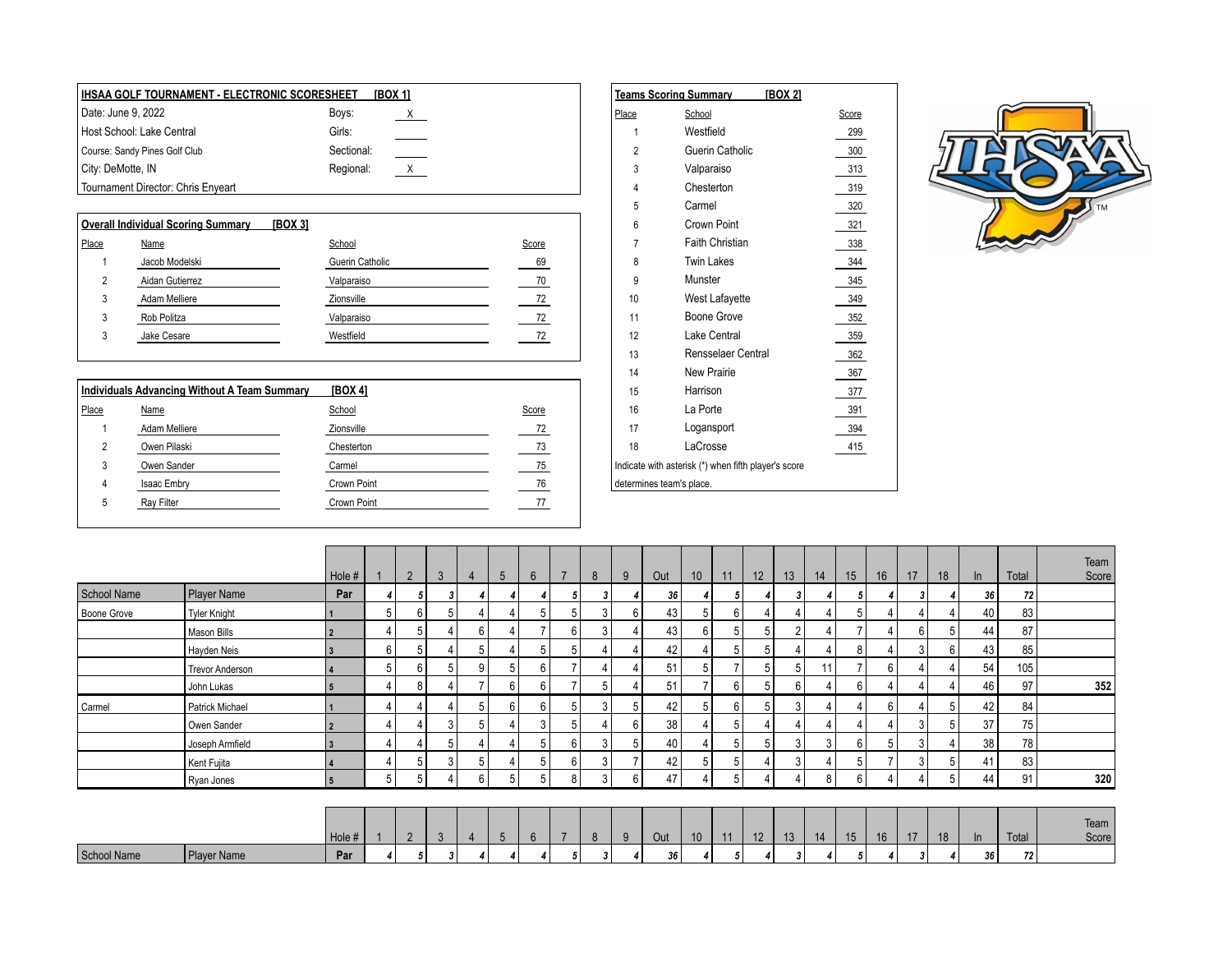| 5<br>5<br>3<br>6<br>6<br>3<br>5<br>$\sqrt{6}$<br>47<br>$\overline{4}$<br>6<br>6<br>4<br>41<br>$\overline{4}$<br>5<br>8<br>Chesterton<br>Bo Smith<br>$\Delta$<br>$\overline{4}$<br>4<br>$\overline{5}$<br>$5\phantom{.0}$<br>$\mathbf{3}$<br>$5\,$<br>5 <sup>1</sup><br>78<br>5<br>3<br>5<br>$5\phantom{.0}$<br>39<br>$\overline{4}$<br>$\boldsymbol{6}$<br>5<br>$\overline{2}$<br>39<br>$\Delta$<br>$\overline{4}$<br>4<br>$\overline{4}$<br>$\Delta$<br>Luke Fisher<br>$\overline{2}$<br>5<br>$\overline{3}$<br>5<br>5<br>37<br>$\overline{4}$<br>$\sqrt{5}$<br>5<br>3<br>$36\,$<br>73<br>$\overline{A}$<br>3<br>3<br>$\overline{4}$<br>$\Delta$<br>4<br>$\overline{4}$<br>$\overline{4}$<br>$\Delta$<br>$\Delta$<br>Owen Pilarski<br>$\overline{5}$<br>6<br>6<br>$\overline{7}$<br>5<br>6<br>5<br>3<br>45<br>94<br>9<br>$\overline{4}$<br>49<br>8<br>6<br>$\overline{4}$<br>$\overline{4}$<br>4<br>$\overline{4}$<br>$\Delta$<br>4<br>Ryan Bakaitis<br>$\sqrt{5}$<br>$\overline{7}$<br>5<br>$\mathbf 5$<br>3<br>40<br>80<br>319<br>6<br>3<br>3<br>40<br>$\overline{7}$<br>$\Delta$<br>4<br>Paul Scott<br>$\overline{4}$<br>4<br>4<br>4<br>4<br>4<br>4<br>5<br>$\sqrt{5}$<br>5<br>5<br>3<br>5<br>$6\phantom{1}$<br>3<br>39<br>$5\phantom{.0}$<br>3<br>5<br>5<br>3<br>$38\,$<br>77<br>$\overline{4}$<br>$\overline{4}$<br>Ray Filter<br>$\overline{4}$<br>$\overline{4}$<br>$\overline{4}$<br>4<br>Crown Point<br>$\overline{5}$<br>76<br>$\sqrt{3}$<br>$\sqrt{3}$<br>3<br>$6\phantom{1}6$<br>36<br>5<br>3<br>$5\phantom{.0}$<br>5<br>40<br>$\overline{4}$<br>$\overline{4}$<br>$\overline{4}$<br>$6 \overline{6}$<br>$\overline{4}$<br>4<br>$\overline{4}$<br>4<br>4<br>Isaac Embry<br>$\,6$<br>87<br>6<br>39<br>6<br>8<br>48<br>5<br>3<br>5<br>$\overline{7}$<br>$\overline{4}$<br>5<br>$\overline{4}$<br>$\overline{4}$<br>Seth Gozo<br>4<br>4<br>4<br>4<br>4<br>4<br>3<br>5<br>5 <sup>1</sup><br>$\mathbf{3}$<br>6<br>5<br>38<br>5<br>5<br>6<br>3<br>$\overline{4}$<br>$\overline{4}$<br>$\overline{4}$<br>$\overline{4}$<br>$\overline{4}$<br>6<br>43<br>81<br>$\overline{4}$<br>$\overline{4}$<br>$\overline{4}$<br>Nick Wool<br>$\,6\,$<br>$\mathbf 5$<br>$\,6\,$<br>$5\,$<br>$\overline{5}$<br>$\,6\,$<br>$\overline{3}$<br>$5\phantom{.0}$<br>6<br>6<br>13<br>56<br>$5\phantom{.0}$<br>41<br>97<br>321<br>6<br>$\overline{4}$<br>$\overline{4}$<br>$\overline{4}$<br>4<br>Ronnie Carraher<br>4<br>5<br>5<br>5<br>3<br>$\overline{7}$<br>$5\phantom{.0}$<br>9<br>$\overline{7}$<br>6<br>6<br>40<br>94<br>5<br>6<br>5<br>54<br>$\overline{4}$<br>$\overline{4}$<br>5<br>$\overline{4}$<br>$\overline{4}$<br><b>Faith Christian</b><br><b>Bentley Carter</b><br>4<br>5<br>5<br>5<br>5<br>$5\phantom{.0}$<br>3<br>5 <sup>1</sup><br>84<br>6<br>5<br>44<br>$\overline{4}$<br>6<br>3<br>$\overline{7}$<br>5<br>4<br>3<br>40<br>4<br>Sam Peter<br>4<br>$\overline{2}$<br>5<br>$5\,$<br>5 <sup>1</sup><br>3<br>5<br>$6\phantom{1}$<br>5<br>84<br>5<br>38<br>$\overline{4}$<br>6<br>6<br>5<br>46<br>$\overline{4}$<br>$\overline{4}$<br>$\overline{4}$<br>4<br>4<br>Eli Patton<br>$\overline{\mathbf{3}}$<br>$\overline{5}$<br>$\overline{3}$<br>$\overline{4}$<br>5<br>5<br>$\boldsymbol{9}$<br>$\overline{5}$<br>$\mathbf{3}$<br>$\mathfrak{Z}$<br>5<br>3<br>5<br>6<br>6<br>$\overline{5}$<br>$\overline{4}$<br>44<br>40<br>84<br>$\overline{4}$<br>4<br><b>Grant Valiant</b><br>$\sqrt{5}$<br>$5\,$<br>3<br>5<br>$\mathfrak{Z}$<br>$\sqrt{5}$<br>$\mathbf{3}$<br>3<br>$\mathbf 5$<br>$\overline{7}$<br>$\mathbf{3}$<br>5 <sup>1</sup><br>8<br>6<br>$6\phantom{1}6$<br>$\overline{4}$<br>45<br>$\overline{4}$<br>6<br>338<br>41<br>86<br>Conlin Gerber<br>$5\phantom{.0}$<br>5<br>3<br>3<br>5<br>36<br>5<br>3<br>3<br>3<br>5<br>$\overline{2}$<br>33<br>69<br>$\overline{4}$<br>4<br>$\overline{4}$<br>$\overline{4}$<br>$\overline{4}$<br>$\overline{4}$<br>Guerin Catholic<br>Jacob Modelski<br>4<br>4<br>$\overline{5}$<br>5<br>3<br>3<br>6<br>5<br>6<br>3<br>3<br>36<br>74<br>3<br>38<br>$\overline{4}$<br>$\overline{4}$<br>4<br>$\overline{4}$<br>4<br>4<br>4<br>4<br>Connor McNeely<br>74<br>5<br>$\overline{2}$<br>5<br>$\sqrt{5}$<br>5<br>$\overline{2}$<br>$\overline{2}$<br>35<br>6<br>5<br>39<br>5<br>$\overline{4}$<br>$\overline{4}$<br>$\overline{4}$<br>4<br>4<br>4<br>Leo Wessel<br>4<br>4<br>$\overline{3}$<br>$\overline{7}$<br>5<br>$\overline{7}$<br>3<br>5<br>5<br>3<br>5<br>3<br>$\overline{7}$<br>3<br>$\overline{4}$<br>5<br>6<br>42<br>83<br>$\overline{4}$<br>41<br>3<br>$\boldsymbol{\Delta}$<br>Zach Thieme<br>4<br>$\sqrt{5}$<br>5<br>5<br>5<br>$5\phantom{.0}$<br>5<br>5<br>5<br>3<br>6<br>5<br>44<br>$\overline{4}$<br>$\overline{4}$<br>6<br>40<br>84<br>300<br>4<br>Scotty Smith<br>4<br>4<br>4<br>$5\phantom{.0}$<br>$\overline{7}$<br>$5\phantom{.0}$<br>6<br>8<br>5<br>5<br>3<br>86<br>6<br>3<br>$\overline{4}$<br>40<br>6<br>46<br>$\Delta$<br>$\overline{4}$<br>4<br>$\Delta$<br>$\Delta$<br>Harrison (W. Lafayette)<br>Ben Larson<br>4<br>4<br>$\overline{7}$<br>$\overline{7}$<br>$\sqrt{5}$<br>$\overline{7}$<br>$\sqrt{5}$<br>5<br>$6\phantom{1}$<br>6<br>6<br>5<br>$\overline{7}$<br>$6\phantom{1}6$<br>5<br>47<br>96<br>3<br>$\overline{4}$<br>5<br>49<br>$\Delta$<br>3<br>Noah McBride<br>$\overline{2}$<br>$\boldsymbol{6}$<br>$\overline{7}$<br>$\overline{7}$<br>$\sqrt{5}$<br>$\bf 8$<br>98<br>6<br>$\overline{7}$<br>3<br>52<br>$\boldsymbol{6}$<br>$\mathbf 5$<br>$5\,$<br>46<br>6<br>6<br>$\overline{4}$<br>5<br>$\overline{4}$<br>4<br>$\overline{4}$<br>Andrew Plattner<br>$\overline{3}$<br>$\mathbf 5$<br>5<br>$\overline{7}$<br>97<br>$\overline{7}$<br>5<br>5<br>6<br>49<br>5<br>8<br>$\overline{7}$<br>48<br>5<br>8<br>$\overline{4}$<br>$\Delta$<br>$\Delta$<br>$\boldsymbol{\Delta}$<br>$\overline{4}$<br>Maxwell Bunger<br>$\overline{7}$<br>$\overline{7}$<br>5<br>$\sqrt{5}$<br>$\overline{7}$<br>$\overline{7}$<br>$\overline{7}$<br>12<br>$5\,$<br>62<br>6<br>6<br>$\bf 8$<br>377<br>11<br>$\overline{4}$<br>51<br>113<br>4<br>4<br>4<br>$\overline{4}$<br>Joseph Loop<br>$\overline{5}$<br>$\overline{7}$<br>8<br>3<br>$5\phantom{.0}$<br>5<br>8<br>$\overline{7}$<br>6<br>6<br>$\overline{7}$<br>6<br>6<br>5<br>5 <sup>1</sup><br>50<br>100<br>50<br>$\overline{4}$<br>4<br>$\overline{4}$<br>4<br>La Porte<br><b>Tayler Menke</b><br>$\,6\,$<br>$\overline{7}$<br>$5\phantom{.0}$<br>5<br>6<br>41<br>84<br>6<br>43<br>5<br>3<br>3<br>4<br>6<br>$\overline{4}$<br>$\overline{4}$<br>4<br>$\overline{4}$<br>Ryan Sittig<br>4<br>4<br>$\overline{5}$<br>5<br>5<br>$\mathbf{3}$<br>98<br>$\overline{4}$<br>5<br>6<br>9<br>$\overline{7}$<br>6<br>50<br>5<br>6<br>10<br>5<br>5 <sup>5</sup><br>48<br>$\overline{4}$<br>$\overline{4}$<br>$\overline{4}$<br>Coleman Taylor<br>$\overline{5}$<br>9<br>5<br>$\overline{7}$<br>$\overline{7}$<br>9<br>5<br>5<br>$\overline{7}$<br>6<br>$6\,$<br>52<br>109<br>8<br>6<br>$\overline{7}$<br>57<br>6<br>3<br>$\overline{4}$<br><b>Brock Holmes</b><br>4<br>$\overline{7}$<br>$\overline{7}$<br>15<br>$\sqrt{5}$<br>6<br>$\overline{7}$<br>$\overline{4}$<br>$10$<br>$\overline{7}$<br>$\,6\,$<br>5<br>10 <sup>1</sup><br>$\overline{4}$<br>$\overline{4}$<br>56<br>$\overline{4}$<br>$\overline{4}$<br>6<br>59<br>115<br>391<br>$\Delta$<br>William Wolf<br>5<br>$5\phantom{.0}$<br>$5\phantom{.0}$<br>3<br>5<br>$6\phantom{1}$<br>5<br>$\overline{7}$<br>5 <sup>1</sup><br>51<br>103<br>8<br>5<br>8<br>9<br>52<br>8<br>6<br>5<br>5<br>4<br>Kyle Gorski<br>LaCrosse<br>4<br>5<br>$\,6\,$<br>$\overline{7}$<br>$6 \mid$<br>$\overline{2}$<br>9<br>53<br>6<br>$\overline{7}$<br>6<br>57<br>110<br>$\overline{4}$<br>6<br>5<br>6<br>10<br>11<br>6<br>$\overline{4}$<br>$\overline{4}$<br>Noah Doms<br>$\overline{2}$<br>$\overline{7}$<br>$\bf 8$<br>$\,6\,$<br>5 <sup>1</sup><br>8<br>5<br>8<br>$\overline{4}$<br>54<br>6<br>3<br>5<br>5<br>8<br>5<br>3<br>46<br>100<br>$\overline{4}$<br>$\overline{4}$<br>6<br>Ben Garwood<br>$\overline{7}$<br>$\,6\,$<br>5<br>$\overline{7}$<br>13<br>5<br>6<br>$\overline{7}$<br>6<br>61<br>$\overline{7}$<br>8<br>5<br>47<br>108<br>6<br>$\overline{4}$<br>4<br>$\overline{4}$<br>lan Doms<br>4<br>4<br>$\overline{5}$<br>$\overline{7}$<br>5<br>$\overline{3}$<br>5<br>$\overline{7}$<br>$\overline{7}$<br>$\overline{7}$<br>8<br>6<br>49<br>11<br>$\overline{4}$<br>$6\phantom{1}$<br>$\overline{7}$<br>55<br>104<br>415<br>$\overline{4}$<br>$\overline{4}$<br>$\overline{4}$<br>4<br>Kade Koselke<br>5<br>Team<br>$\overline{2}$<br>$\mathbf{3}$<br>$\bf 8$<br>9<br>12<br>13<br>Hole #<br>$\overline{4}$<br>5<br>$6\phantom{.}6$<br>$\overline{7}$<br>Out<br>10<br>14<br>15 <sub>15</sub><br>17<br>18<br>Total<br>Score<br>11<br>16<br>In<br><b>Player Name</b><br>Par<br>72<br>5<br>$\overline{3}$<br>36<br>5<br>$\overline{\mathbf{3}}$<br>3<br>36<br>4<br>4<br>5<br>3<br>4<br>4<br>5<br>4<br>4<br>4<br>4<br>4<br>$\overline{5}$<br>5<br>88<br>6<br>5<br>5<br>6<br>6<br>$\overline{7}$<br>6<br>3<br>44<br>5<br>4<br>5<br>44<br>4<br>4<br>4<br>Lake Central<br><b>Tyler Morton</b><br>4<br>4<br>5<br>5<br>80<br>5<br>6<br>3<br>39<br>5<br>5<br>41<br>5<br>3<br>5<br>5<br>$\overline{4}$<br>Rudy Jaksich<br>4<br>4<br>$\overline{4}$<br>$\boldsymbol{\vartriangle}$<br>$\overline{4}$<br>Δ<br>5<br>$\overline{7}$<br>6<br>9<br>$\overline{7}$<br>3<br>6<br>$\overline{7}$<br>9<br>3<br>5 <sup>1</sup><br>54<br>99<br>5<br>6<br>45<br>6<br>3<br>$\overline{4}$<br>Sebastian Darak<br>4<br>$\boldsymbol{\Delta}$ |             |  |  |  |  |  |  |  |  |  |  |  |    |  |
|-------------------------------------------------------------------------------------------------------------------------------------------------------------------------------------------------------------------------------------------------------------------------------------------------------------------------------------------------------------------------------------------------------------------------------------------------------------------------------------------------------------------------------------------------------------------------------------------------------------------------------------------------------------------------------------------------------------------------------------------------------------------------------------------------------------------------------------------------------------------------------------------------------------------------------------------------------------------------------------------------------------------------------------------------------------------------------------------------------------------------------------------------------------------------------------------------------------------------------------------------------------------------------------------------------------------------------------------------------------------------------------------------------------------------------------------------------------------------------------------------------------------------------------------------------------------------------------------------------------------------------------------------------------------------------------------------------------------------------------------------------------------------------------------------------------------------------------------------------------------------------------------------------------------------------------------------------------------------------------------------------------------------------------------------------------------------------------------------------------------------------------------------------------------------------------------------------------------------------------------------------------------------------------------------------------------------------------------------------------------------------------------------------------------------------------------------------------------------------------------------------------------------------------------------------------------------------------------------------------------------------------------------------------------------------------------------------------------------------------------------------------------------------------------------------------------------------------------------------------------------------------------------------------------------------------------------------------------------------------------------------------------------------------------------------------------------------------------------------------------------------------------------------------------------------------------------------------------------------------------------------------------------------------------------------------------------------------------------------------------------------------------------------------------------------------------------------------------------------------------------------------------------------------------------------------------------------------------------------------------------------------------------------------------------------------------------------------------------------------------------------------------------------------------------------------------------------------------------------------------------------------------------------------------------------------------------------------------------------------------------------------------------------------------------------------------------------------------------------------------------------------------------------------------------------------------------------------------------------------------------------------------------------------------------------------------------------------------------------------------------------------------------------------------------------------------------------------------------------------------------------------------------------------------------------------------------------------------------------------------------------------------------------------------------------------------------------------------------------------------------------------------------------------------------------------------------------------------------------------------------------------------------------------------------------------------------------------------------------------------------------------------------------------------------------------------------------------------------------------------------------------------------------------------------------------------------------------------------------------------------------------------------------------------------------------------------------------------------------------------------------------------------------------------------------------------------------------------------------------------------------------------------------------------------------------------------------------------------------------------------------------------------------------------------------------------------------------------------------------------------------------------------------------------------------------------------------------------------------------------------------------------------------------------------------------------------------------------------------------------------------------------------------------------------------------------------------------------------------------------------------------------------------------------------------------------------------------------------------------------------------------------------------------------------------------------------------------------------------------------------------------------------------------------------------------------------------------------------------------------------------------------------------------------------------------------------------------------------------------------------------------------------------------------------------------------------------------------------------------------------------------------------------------------------------------------------------------------------------------------------------------------------------------------------------------------------------------------------------------------------------------------------------------------------------------------------------------------------------------------------------------------------------------------------------------------------------------------------------------------------------------------------------------------------------------------------------------------------------------------------------------------------------------------------------------------------------------------------------------------------------------------------------------------------------------------------------------------------------------------------------------------------------------------------------------------------------------------------------------------------------------------------------------------------------------------------------------------------------------------------------------------------------------------------------------------------------------------------------------------------------------------------------------------------------------------------------------------------------------------------------------------------------------------------------------------------------------------------------------------------------------------------------------------------------------------------------------------------------------------------------------------------------------------------------------------------------------------------------------------------------------------------------------------------------------------------------------------------------------------------------------------------------------------------------------------------------------------------------------------------------------------------------------------------------------------------------------------------------------------------------------------------------------------------------------------------------------------------------------------------------------------------------------------------------------------------------------------------------------------------------------------------------------------------------------------------------------------------------------------------------------------------------------------------------------------------------------------------------------------------------------------------------------------------------------------------------------------|-------------|--|--|--|--|--|--|--|--|--|--|--|----|--|
|                                                                                                                                                                                                                                                                                                                                                                                                                                                                                                                                                                                                                                                                                                                                                                                                                                                                                                                                                                                                                                                                                                                                                                                                                                                                                                                                                                                                                                                                                                                                                                                                                                                                                                                                                                                                                                                                                                                                                                                                                                                                                                                                                                                                                                                                                                                                                                                                                                                                                                                                                                                                                                                                                                                                                                                                                                                                                                                                                                                                                                                                                                                                                                                                                                                                                                                                                                                                                                                                                                                                                                                                                                                                                                                                                                                                                                                                                                                                                                                                                                                                                                                                                                                                                                                                                                                                                                                                                                                                                                                                                                                                                                                                                                                                                                                                                                                                                                                                                                                                                                                                                                                                                                                                                                                                                                                                                                                                                                                                                                                                                                                                                                                                                                                                                                                                                                                                                                                                                                                                                                                                                                                                                                                                                                                                                                                                                                                                                                                                                                                                                                                                                                                                                                                                                                                                                                                                                                                                                                                                                                                                                                                                                                                                                                                                                                                                                                                                                                                                                                                                                                                                                                                                                                                                                                                                                                                                                                                                                                                                                                                                                                                                                                                                                                                                                                                                                                                                                                                                                                                                                                                                                                                                                                                                                                                                                                                                                                                                                                                                                                                                                                                                                                                                                                                                                                                                                                                                                                                                   |             |  |  |  |  |  |  |  |  |  |  |  | 88 |  |
|                                                                                                                                                                                                                                                                                                                                                                                                                                                                                                                                                                                                                                                                                                                                                                                                                                                                                                                                                                                                                                                                                                                                                                                                                                                                                                                                                                                                                                                                                                                                                                                                                                                                                                                                                                                                                                                                                                                                                                                                                                                                                                                                                                                                                                                                                                                                                                                                                                                                                                                                                                                                                                                                                                                                                                                                                                                                                                                                                                                                                                                                                                                                                                                                                                                                                                                                                                                                                                                                                                                                                                                                                                                                                                                                                                                                                                                                                                                                                                                                                                                                                                                                                                                                                                                                                                                                                                                                                                                                                                                                                                                                                                                                                                                                                                                                                                                                                                                                                                                                                                                                                                                                                                                                                                                                                                                                                                                                                                                                                                                                                                                                                                                                                                                                                                                                                                                                                                                                                                                                                                                                                                                                                                                                                                                                                                                                                                                                                                                                                                                                                                                                                                                                                                                                                                                                                                                                                                                                                                                                                                                                                                                                                                                                                                                                                                                                                                                                                                                                                                                                                                                                                                                                                                                                                                                                                                                                                                                                                                                                                                                                                                                                                                                                                                                                                                                                                                                                                                                                                                                                                                                                                                                                                                                                                                                                                                                                                                                                                                                                                                                                                                                                                                                                                                                                                                                                                                                                                                                                   |             |  |  |  |  |  |  |  |  |  |  |  |    |  |
|                                                                                                                                                                                                                                                                                                                                                                                                                                                                                                                                                                                                                                                                                                                                                                                                                                                                                                                                                                                                                                                                                                                                                                                                                                                                                                                                                                                                                                                                                                                                                                                                                                                                                                                                                                                                                                                                                                                                                                                                                                                                                                                                                                                                                                                                                                                                                                                                                                                                                                                                                                                                                                                                                                                                                                                                                                                                                                                                                                                                                                                                                                                                                                                                                                                                                                                                                                                                                                                                                                                                                                                                                                                                                                                                                                                                                                                                                                                                                                                                                                                                                                                                                                                                                                                                                                                                                                                                                                                                                                                                                                                                                                                                                                                                                                                                                                                                                                                                                                                                                                                                                                                                                                                                                                                                                                                                                                                                                                                                                                                                                                                                                                                                                                                                                                                                                                                                                                                                                                                                                                                                                                                                                                                                                                                                                                                                                                                                                                                                                                                                                                                                                                                                                                                                                                                                                                                                                                                                                                                                                                                                                                                                                                                                                                                                                                                                                                                                                                                                                                                                                                                                                                                                                                                                                                                                                                                                                                                                                                                                                                                                                                                                                                                                                                                                                                                                                                                                                                                                                                                                                                                                                                                                                                                                                                                                                                                                                                                                                                                                                                                                                                                                                                                                                                                                                                                                                                                                                                                                   |             |  |  |  |  |  |  |  |  |  |  |  |    |  |
|                                                                                                                                                                                                                                                                                                                                                                                                                                                                                                                                                                                                                                                                                                                                                                                                                                                                                                                                                                                                                                                                                                                                                                                                                                                                                                                                                                                                                                                                                                                                                                                                                                                                                                                                                                                                                                                                                                                                                                                                                                                                                                                                                                                                                                                                                                                                                                                                                                                                                                                                                                                                                                                                                                                                                                                                                                                                                                                                                                                                                                                                                                                                                                                                                                                                                                                                                                                                                                                                                                                                                                                                                                                                                                                                                                                                                                                                                                                                                                                                                                                                                                                                                                                                                                                                                                                                                                                                                                                                                                                                                                                                                                                                                                                                                                                                                                                                                                                                                                                                                                                                                                                                                                                                                                                                                                                                                                                                                                                                                                                                                                                                                                                                                                                                                                                                                                                                                                                                                                                                                                                                                                                                                                                                                                                                                                                                                                                                                                                                                                                                                                                                                                                                                                                                                                                                                                                                                                                                                                                                                                                                                                                                                                                                                                                                                                                                                                                                                                                                                                                                                                                                                                                                                                                                                                                                                                                                                                                                                                                                                                                                                                                                                                                                                                                                                                                                                                                                                                                                                                                                                                                                                                                                                                                                                                                                                                                                                                                                                                                                                                                                                                                                                                                                                                                                                                                                                                                                                                                                   |             |  |  |  |  |  |  |  |  |  |  |  |    |  |
|                                                                                                                                                                                                                                                                                                                                                                                                                                                                                                                                                                                                                                                                                                                                                                                                                                                                                                                                                                                                                                                                                                                                                                                                                                                                                                                                                                                                                                                                                                                                                                                                                                                                                                                                                                                                                                                                                                                                                                                                                                                                                                                                                                                                                                                                                                                                                                                                                                                                                                                                                                                                                                                                                                                                                                                                                                                                                                                                                                                                                                                                                                                                                                                                                                                                                                                                                                                                                                                                                                                                                                                                                                                                                                                                                                                                                                                                                                                                                                                                                                                                                                                                                                                                                                                                                                                                                                                                                                                                                                                                                                                                                                                                                                                                                                                                                                                                                                                                                                                                                                                                                                                                                                                                                                                                                                                                                                                                                                                                                                                                                                                                                                                                                                                                                                                                                                                                                                                                                                                                                                                                                                                                                                                                                                                                                                                                                                                                                                                                                                                                                                                                                                                                                                                                                                                                                                                                                                                                                                                                                                                                                                                                                                                                                                                                                                                                                                                                                                                                                                                                                                                                                                                                                                                                                                                                                                                                                                                                                                                                                                                                                                                                                                                                                                                                                                                                                                                                                                                                                                                                                                                                                                                                                                                                                                                                                                                                                                                                                                                                                                                                                                                                                                                                                                                                                                                                                                                                                                                                   |             |  |  |  |  |  |  |  |  |  |  |  |    |  |
|                                                                                                                                                                                                                                                                                                                                                                                                                                                                                                                                                                                                                                                                                                                                                                                                                                                                                                                                                                                                                                                                                                                                                                                                                                                                                                                                                                                                                                                                                                                                                                                                                                                                                                                                                                                                                                                                                                                                                                                                                                                                                                                                                                                                                                                                                                                                                                                                                                                                                                                                                                                                                                                                                                                                                                                                                                                                                                                                                                                                                                                                                                                                                                                                                                                                                                                                                                                                                                                                                                                                                                                                                                                                                                                                                                                                                                                                                                                                                                                                                                                                                                                                                                                                                                                                                                                                                                                                                                                                                                                                                                                                                                                                                                                                                                                                                                                                                                                                                                                                                                                                                                                                                                                                                                                                                                                                                                                                                                                                                                                                                                                                                                                                                                                                                                                                                                                                                                                                                                                                                                                                                                                                                                                                                                                                                                                                                                                                                                                                                                                                                                                                                                                                                                                                                                                                                                                                                                                                                                                                                                                                                                                                                                                                                                                                                                                                                                                                                                                                                                                                                                                                                                                                                                                                                                                                                                                                                                                                                                                                                                                                                                                                                                                                                                                                                                                                                                                                                                                                                                                                                                                                                                                                                                                                                                                                                                                                                                                                                                                                                                                                                                                                                                                                                                                                                                                                                                                                                                                                   |             |  |  |  |  |  |  |  |  |  |  |  |    |  |
|                                                                                                                                                                                                                                                                                                                                                                                                                                                                                                                                                                                                                                                                                                                                                                                                                                                                                                                                                                                                                                                                                                                                                                                                                                                                                                                                                                                                                                                                                                                                                                                                                                                                                                                                                                                                                                                                                                                                                                                                                                                                                                                                                                                                                                                                                                                                                                                                                                                                                                                                                                                                                                                                                                                                                                                                                                                                                                                                                                                                                                                                                                                                                                                                                                                                                                                                                                                                                                                                                                                                                                                                                                                                                                                                                                                                                                                                                                                                                                                                                                                                                                                                                                                                                                                                                                                                                                                                                                                                                                                                                                                                                                                                                                                                                                                                                                                                                                                                                                                                                                                                                                                                                                                                                                                                                                                                                                                                                                                                                                                                                                                                                                                                                                                                                                                                                                                                                                                                                                                                                                                                                                                                                                                                                                                                                                                                                                                                                                                                                                                                                                                                                                                                                                                                                                                                                                                                                                                                                                                                                                                                                                                                                                                                                                                                                                                                                                                                                                                                                                                                                                                                                                                                                                                                                                                                                                                                                                                                                                                                                                                                                                                                                                                                                                                                                                                                                                                                                                                                                                                                                                                                                                                                                                                                                                                                                                                                                                                                                                                                                                                                                                                                                                                                                                                                                                                                                                                                                                                                   |             |  |  |  |  |  |  |  |  |  |  |  |    |  |
|                                                                                                                                                                                                                                                                                                                                                                                                                                                                                                                                                                                                                                                                                                                                                                                                                                                                                                                                                                                                                                                                                                                                                                                                                                                                                                                                                                                                                                                                                                                                                                                                                                                                                                                                                                                                                                                                                                                                                                                                                                                                                                                                                                                                                                                                                                                                                                                                                                                                                                                                                                                                                                                                                                                                                                                                                                                                                                                                                                                                                                                                                                                                                                                                                                                                                                                                                                                                                                                                                                                                                                                                                                                                                                                                                                                                                                                                                                                                                                                                                                                                                                                                                                                                                                                                                                                                                                                                                                                                                                                                                                                                                                                                                                                                                                                                                                                                                                                                                                                                                                                                                                                                                                                                                                                                                                                                                                                                                                                                                                                                                                                                                                                                                                                                                                                                                                                                                                                                                                                                                                                                                                                                                                                                                                                                                                                                                                                                                                                                                                                                                                                                                                                                                                                                                                                                                                                                                                                                                                                                                                                                                                                                                                                                                                                                                                                                                                                                                                                                                                                                                                                                                                                                                                                                                                                                                                                                                                                                                                                                                                                                                                                                                                                                                                                                                                                                                                                                                                                                                                                                                                                                                                                                                                                                                                                                                                                                                                                                                                                                                                                                                                                                                                                                                                                                                                                                                                                                                                                                   |             |  |  |  |  |  |  |  |  |  |  |  |    |  |
|                                                                                                                                                                                                                                                                                                                                                                                                                                                                                                                                                                                                                                                                                                                                                                                                                                                                                                                                                                                                                                                                                                                                                                                                                                                                                                                                                                                                                                                                                                                                                                                                                                                                                                                                                                                                                                                                                                                                                                                                                                                                                                                                                                                                                                                                                                                                                                                                                                                                                                                                                                                                                                                                                                                                                                                                                                                                                                                                                                                                                                                                                                                                                                                                                                                                                                                                                                                                                                                                                                                                                                                                                                                                                                                                                                                                                                                                                                                                                                                                                                                                                                                                                                                                                                                                                                                                                                                                                                                                                                                                                                                                                                                                                                                                                                                                                                                                                                                                                                                                                                                                                                                                                                                                                                                                                                                                                                                                                                                                                                                                                                                                                                                                                                                                                                                                                                                                                                                                                                                                                                                                                                                                                                                                                                                                                                                                                                                                                                                                                                                                                                                                                                                                                                                                                                                                                                                                                                                                                                                                                                                                                                                                                                                                                                                                                                                                                                                                                                                                                                                                                                                                                                                                                                                                                                                                                                                                                                                                                                                                                                                                                                                                                                                                                                                                                                                                                                                                                                                                                                                                                                                                                                                                                                                                                                                                                                                                                                                                                                                                                                                                                                                                                                                                                                                                                                                                                                                                                                                                   |             |  |  |  |  |  |  |  |  |  |  |  |    |  |
|                                                                                                                                                                                                                                                                                                                                                                                                                                                                                                                                                                                                                                                                                                                                                                                                                                                                                                                                                                                                                                                                                                                                                                                                                                                                                                                                                                                                                                                                                                                                                                                                                                                                                                                                                                                                                                                                                                                                                                                                                                                                                                                                                                                                                                                                                                                                                                                                                                                                                                                                                                                                                                                                                                                                                                                                                                                                                                                                                                                                                                                                                                                                                                                                                                                                                                                                                                                                                                                                                                                                                                                                                                                                                                                                                                                                                                                                                                                                                                                                                                                                                                                                                                                                                                                                                                                                                                                                                                                                                                                                                                                                                                                                                                                                                                                                                                                                                                                                                                                                                                                                                                                                                                                                                                                                                                                                                                                                                                                                                                                                                                                                                                                                                                                                                                                                                                                                                                                                                                                                                                                                                                                                                                                                                                                                                                                                                                                                                                                                                                                                                                                                                                                                                                                                                                                                                                                                                                                                                                                                                                                                                                                                                                                                                                                                                                                                                                                                                                                                                                                                                                                                                                                                                                                                                                                                                                                                                                                                                                                                                                                                                                                                                                                                                                                                                                                                                                                                                                                                                                                                                                                                                                                                                                                                                                                                                                                                                                                                                                                                                                                                                                                                                                                                                                                                                                                                                                                                                                                                   |             |  |  |  |  |  |  |  |  |  |  |  |    |  |
|                                                                                                                                                                                                                                                                                                                                                                                                                                                                                                                                                                                                                                                                                                                                                                                                                                                                                                                                                                                                                                                                                                                                                                                                                                                                                                                                                                                                                                                                                                                                                                                                                                                                                                                                                                                                                                                                                                                                                                                                                                                                                                                                                                                                                                                                                                                                                                                                                                                                                                                                                                                                                                                                                                                                                                                                                                                                                                                                                                                                                                                                                                                                                                                                                                                                                                                                                                                                                                                                                                                                                                                                                                                                                                                                                                                                                                                                                                                                                                                                                                                                                                                                                                                                                                                                                                                                                                                                                                                                                                                                                                                                                                                                                                                                                                                                                                                                                                                                                                                                                                                                                                                                                                                                                                                                                                                                                                                                                                                                                                                                                                                                                                                                                                                                                                                                                                                                                                                                                                                                                                                                                                                                                                                                                                                                                                                                                                                                                                                                                                                                                                                                                                                                                                                                                                                                                                                                                                                                                                                                                                                                                                                                                                                                                                                                                                                                                                                                                                                                                                                                                                                                                                                                                                                                                                                                                                                                                                                                                                                                                                                                                                                                                                                                                                                                                                                                                                                                                                                                                                                                                                                                                                                                                                                                                                                                                                                                                                                                                                                                                                                                                                                                                                                                                                                                                                                                                                                                                                                                   |             |  |  |  |  |  |  |  |  |  |  |  |    |  |
|                                                                                                                                                                                                                                                                                                                                                                                                                                                                                                                                                                                                                                                                                                                                                                                                                                                                                                                                                                                                                                                                                                                                                                                                                                                                                                                                                                                                                                                                                                                                                                                                                                                                                                                                                                                                                                                                                                                                                                                                                                                                                                                                                                                                                                                                                                                                                                                                                                                                                                                                                                                                                                                                                                                                                                                                                                                                                                                                                                                                                                                                                                                                                                                                                                                                                                                                                                                                                                                                                                                                                                                                                                                                                                                                                                                                                                                                                                                                                                                                                                                                                                                                                                                                                                                                                                                                                                                                                                                                                                                                                                                                                                                                                                                                                                                                                                                                                                                                                                                                                                                                                                                                                                                                                                                                                                                                                                                                                                                                                                                                                                                                                                                                                                                                                                                                                                                                                                                                                                                                                                                                                                                                                                                                                                                                                                                                                                                                                                                                                                                                                                                                                                                                                                                                                                                                                                                                                                                                                                                                                                                                                                                                                                                                                                                                                                                                                                                                                                                                                                                                                                                                                                                                                                                                                                                                                                                                                                                                                                                                                                                                                                                                                                                                                                                                                                                                                                                                                                                                                                                                                                                                                                                                                                                                                                                                                                                                                                                                                                                                                                                                                                                                                                                                                                                                                                                                                                                                                                                                   |             |  |  |  |  |  |  |  |  |  |  |  |    |  |
|                                                                                                                                                                                                                                                                                                                                                                                                                                                                                                                                                                                                                                                                                                                                                                                                                                                                                                                                                                                                                                                                                                                                                                                                                                                                                                                                                                                                                                                                                                                                                                                                                                                                                                                                                                                                                                                                                                                                                                                                                                                                                                                                                                                                                                                                                                                                                                                                                                                                                                                                                                                                                                                                                                                                                                                                                                                                                                                                                                                                                                                                                                                                                                                                                                                                                                                                                                                                                                                                                                                                                                                                                                                                                                                                                                                                                                                                                                                                                                                                                                                                                                                                                                                                                                                                                                                                                                                                                                                                                                                                                                                                                                                                                                                                                                                                                                                                                                                                                                                                                                                                                                                                                                                                                                                                                                                                                                                                                                                                                                                                                                                                                                                                                                                                                                                                                                                                                                                                                                                                                                                                                                                                                                                                                                                                                                                                                                                                                                                                                                                                                                                                                                                                                                                                                                                                                                                                                                                                                                                                                                                                                                                                                                                                                                                                                                                                                                                                                                                                                                                                                                                                                                                                                                                                                                                                                                                                                                                                                                                                                                                                                                                                                                                                                                                                                                                                                                                                                                                                                                                                                                                                                                                                                                                                                                                                                                                                                                                                                                                                                                                                                                                                                                                                                                                                                                                                                                                                                                                                   |             |  |  |  |  |  |  |  |  |  |  |  |    |  |
|                                                                                                                                                                                                                                                                                                                                                                                                                                                                                                                                                                                                                                                                                                                                                                                                                                                                                                                                                                                                                                                                                                                                                                                                                                                                                                                                                                                                                                                                                                                                                                                                                                                                                                                                                                                                                                                                                                                                                                                                                                                                                                                                                                                                                                                                                                                                                                                                                                                                                                                                                                                                                                                                                                                                                                                                                                                                                                                                                                                                                                                                                                                                                                                                                                                                                                                                                                                                                                                                                                                                                                                                                                                                                                                                                                                                                                                                                                                                                                                                                                                                                                                                                                                                                                                                                                                                                                                                                                                                                                                                                                                                                                                                                                                                                                                                                                                                                                                                                                                                                                                                                                                                                                                                                                                                                                                                                                                                                                                                                                                                                                                                                                                                                                                                                                                                                                                                                                                                                                                                                                                                                                                                                                                                                                                                                                                                                                                                                                                                                                                                                                                                                                                                                                                                                                                                                                                                                                                                                                                                                                                                                                                                                                                                                                                                                                                                                                                                                                                                                                                                                                                                                                                                                                                                                                                                                                                                                                                                                                                                                                                                                                                                                                                                                                                                                                                                                                                                                                                                                                                                                                                                                                                                                                                                                                                                                                                                                                                                                                                                                                                                                                                                                                                                                                                                                                                                                                                                                                                                   |             |  |  |  |  |  |  |  |  |  |  |  |    |  |
|                                                                                                                                                                                                                                                                                                                                                                                                                                                                                                                                                                                                                                                                                                                                                                                                                                                                                                                                                                                                                                                                                                                                                                                                                                                                                                                                                                                                                                                                                                                                                                                                                                                                                                                                                                                                                                                                                                                                                                                                                                                                                                                                                                                                                                                                                                                                                                                                                                                                                                                                                                                                                                                                                                                                                                                                                                                                                                                                                                                                                                                                                                                                                                                                                                                                                                                                                                                                                                                                                                                                                                                                                                                                                                                                                                                                                                                                                                                                                                                                                                                                                                                                                                                                                                                                                                                                                                                                                                                                                                                                                                                                                                                                                                                                                                                                                                                                                                                                                                                                                                                                                                                                                                                                                                                                                                                                                                                                                                                                                                                                                                                                                                                                                                                                                                                                                                                                                                                                                                                                                                                                                                                                                                                                                                                                                                                                                                                                                                                                                                                                                                                                                                                                                                                                                                                                                                                                                                                                                                                                                                                                                                                                                                                                                                                                                                                                                                                                                                                                                                                                                                                                                                                                                                                                                                                                                                                                                                                                                                                                                                                                                                                                                                                                                                                                                                                                                                                                                                                                                                                                                                                                                                                                                                                                                                                                                                                                                                                                                                                                                                                                                                                                                                                                                                                                                                                                                                                                                                                                   |             |  |  |  |  |  |  |  |  |  |  |  |    |  |
|                                                                                                                                                                                                                                                                                                                                                                                                                                                                                                                                                                                                                                                                                                                                                                                                                                                                                                                                                                                                                                                                                                                                                                                                                                                                                                                                                                                                                                                                                                                                                                                                                                                                                                                                                                                                                                                                                                                                                                                                                                                                                                                                                                                                                                                                                                                                                                                                                                                                                                                                                                                                                                                                                                                                                                                                                                                                                                                                                                                                                                                                                                                                                                                                                                                                                                                                                                                                                                                                                                                                                                                                                                                                                                                                                                                                                                                                                                                                                                                                                                                                                                                                                                                                                                                                                                                                                                                                                                                                                                                                                                                                                                                                                                                                                                                                                                                                                                                                                                                                                                                                                                                                                                                                                                                                                                                                                                                                                                                                                                                                                                                                                                                                                                                                                                                                                                                                                                                                                                                                                                                                                                                                                                                                                                                                                                                                                                                                                                                                                                                                                                                                                                                                                                                                                                                                                                                                                                                                                                                                                                                                                                                                                                                                                                                                                                                                                                                                                                                                                                                                                                                                                                                                                                                                                                                                                                                                                                                                                                                                                                                                                                                                                                                                                                                                                                                                                                                                                                                                                                                                                                                                                                                                                                                                                                                                                                                                                                                                                                                                                                                                                                                                                                                                                                                                                                                                                                                                                                                                   |             |  |  |  |  |  |  |  |  |  |  |  |    |  |
|                                                                                                                                                                                                                                                                                                                                                                                                                                                                                                                                                                                                                                                                                                                                                                                                                                                                                                                                                                                                                                                                                                                                                                                                                                                                                                                                                                                                                                                                                                                                                                                                                                                                                                                                                                                                                                                                                                                                                                                                                                                                                                                                                                                                                                                                                                                                                                                                                                                                                                                                                                                                                                                                                                                                                                                                                                                                                                                                                                                                                                                                                                                                                                                                                                                                                                                                                                                                                                                                                                                                                                                                                                                                                                                                                                                                                                                                                                                                                                                                                                                                                                                                                                                                                                                                                                                                                                                                                                                                                                                                                                                                                                                                                                                                                                                                                                                                                                                                                                                                                                                                                                                                                                                                                                                                                                                                                                                                                                                                                                                                                                                                                                                                                                                                                                                                                                                                                                                                                                                                                                                                                                                                                                                                                                                                                                                                                                                                                                                                                                                                                                                                                                                                                                                                                                                                                                                                                                                                                                                                                                                                                                                                                                                                                                                                                                                                                                                                                                                                                                                                                                                                                                                                                                                                                                                                                                                                                                                                                                                                                                                                                                                                                                                                                                                                                                                                                                                                                                                                                                                                                                                                                                                                                                                                                                                                                                                                                                                                                                                                                                                                                                                                                                                                                                                                                                                                                                                                                                                                   |             |  |  |  |  |  |  |  |  |  |  |  |    |  |
|                                                                                                                                                                                                                                                                                                                                                                                                                                                                                                                                                                                                                                                                                                                                                                                                                                                                                                                                                                                                                                                                                                                                                                                                                                                                                                                                                                                                                                                                                                                                                                                                                                                                                                                                                                                                                                                                                                                                                                                                                                                                                                                                                                                                                                                                                                                                                                                                                                                                                                                                                                                                                                                                                                                                                                                                                                                                                                                                                                                                                                                                                                                                                                                                                                                                                                                                                                                                                                                                                                                                                                                                                                                                                                                                                                                                                                                                                                                                                                                                                                                                                                                                                                                                                                                                                                                                                                                                                                                                                                                                                                                                                                                                                                                                                                                                                                                                                                                                                                                                                                                                                                                                                                                                                                                                                                                                                                                                                                                                                                                                                                                                                                                                                                                                                                                                                                                                                                                                                                                                                                                                                                                                                                                                                                                                                                                                                                                                                                                                                                                                                                                                                                                                                                                                                                                                                                                                                                                                                                                                                                                                                                                                                                                                                                                                                                                                                                                                                                                                                                                                                                                                                                                                                                                                                                                                                                                                                                                                                                                                                                                                                                                                                                                                                                                                                                                                                                                                                                                                                                                                                                                                                                                                                                                                                                                                                                                                                                                                                                                                                                                                                                                                                                                                                                                                                                                                                                                                                                                                   |             |  |  |  |  |  |  |  |  |  |  |  |    |  |
|                                                                                                                                                                                                                                                                                                                                                                                                                                                                                                                                                                                                                                                                                                                                                                                                                                                                                                                                                                                                                                                                                                                                                                                                                                                                                                                                                                                                                                                                                                                                                                                                                                                                                                                                                                                                                                                                                                                                                                                                                                                                                                                                                                                                                                                                                                                                                                                                                                                                                                                                                                                                                                                                                                                                                                                                                                                                                                                                                                                                                                                                                                                                                                                                                                                                                                                                                                                                                                                                                                                                                                                                                                                                                                                                                                                                                                                                                                                                                                                                                                                                                                                                                                                                                                                                                                                                                                                                                                                                                                                                                                                                                                                                                                                                                                                                                                                                                                                                                                                                                                                                                                                                                                                                                                                                                                                                                                                                                                                                                                                                                                                                                                                                                                                                                                                                                                                                                                                                                                                                                                                                                                                                                                                                                                                                                                                                                                                                                                                                                                                                                                                                                                                                                                                                                                                                                                                                                                                                                                                                                                                                                                                                                                                                                                                                                                                                                                                                                                                                                                                                                                                                                                                                                                                                                                                                                                                                                                                                                                                                                                                                                                                                                                                                                                                                                                                                                                                                                                                                                                                                                                                                                                                                                                                                                                                                                                                                                                                                                                                                                                                                                                                                                                                                                                                                                                                                                                                                                                                                   |             |  |  |  |  |  |  |  |  |  |  |  |    |  |
|                                                                                                                                                                                                                                                                                                                                                                                                                                                                                                                                                                                                                                                                                                                                                                                                                                                                                                                                                                                                                                                                                                                                                                                                                                                                                                                                                                                                                                                                                                                                                                                                                                                                                                                                                                                                                                                                                                                                                                                                                                                                                                                                                                                                                                                                                                                                                                                                                                                                                                                                                                                                                                                                                                                                                                                                                                                                                                                                                                                                                                                                                                                                                                                                                                                                                                                                                                                                                                                                                                                                                                                                                                                                                                                                                                                                                                                                                                                                                                                                                                                                                                                                                                                                                                                                                                                                                                                                                                                                                                                                                                                                                                                                                                                                                                                                                                                                                                                                                                                                                                                                                                                                                                                                                                                                                                                                                                                                                                                                                                                                                                                                                                                                                                                                                                                                                                                                                                                                                                                                                                                                                                                                                                                                                                                                                                                                                                                                                                                                                                                                                                                                                                                                                                                                                                                                                                                                                                                                                                                                                                                                                                                                                                                                                                                                                                                                                                                                                                                                                                                                                                                                                                                                                                                                                                                                                                                                                                                                                                                                                                                                                                                                                                                                                                                                                                                                                                                                                                                                                                                                                                                                                                                                                                                                                                                                                                                                                                                                                                                                                                                                                                                                                                                                                                                                                                                                                                                                                                                                   |             |  |  |  |  |  |  |  |  |  |  |  |    |  |
|                                                                                                                                                                                                                                                                                                                                                                                                                                                                                                                                                                                                                                                                                                                                                                                                                                                                                                                                                                                                                                                                                                                                                                                                                                                                                                                                                                                                                                                                                                                                                                                                                                                                                                                                                                                                                                                                                                                                                                                                                                                                                                                                                                                                                                                                                                                                                                                                                                                                                                                                                                                                                                                                                                                                                                                                                                                                                                                                                                                                                                                                                                                                                                                                                                                                                                                                                                                                                                                                                                                                                                                                                                                                                                                                                                                                                                                                                                                                                                                                                                                                                                                                                                                                                                                                                                                                                                                                                                                                                                                                                                                                                                                                                                                                                                                                                                                                                                                                                                                                                                                                                                                                                                                                                                                                                                                                                                                                                                                                                                                                                                                                                                                                                                                                                                                                                                                                                                                                                                                                                                                                                                                                                                                                                                                                                                                                                                                                                                                                                                                                                                                                                                                                                                                                                                                                                                                                                                                                                                                                                                                                                                                                                                                                                                                                                                                                                                                                                                                                                                                                                                                                                                                                                                                                                                                                                                                                                                                                                                                                                                                                                                                                                                                                                                                                                                                                                                                                                                                                                                                                                                                                                                                                                                                                                                                                                                                                                                                                                                                                                                                                                                                                                                                                                                                                                                                                                                                                                                                                   |             |  |  |  |  |  |  |  |  |  |  |  |    |  |
|                                                                                                                                                                                                                                                                                                                                                                                                                                                                                                                                                                                                                                                                                                                                                                                                                                                                                                                                                                                                                                                                                                                                                                                                                                                                                                                                                                                                                                                                                                                                                                                                                                                                                                                                                                                                                                                                                                                                                                                                                                                                                                                                                                                                                                                                                                                                                                                                                                                                                                                                                                                                                                                                                                                                                                                                                                                                                                                                                                                                                                                                                                                                                                                                                                                                                                                                                                                                                                                                                                                                                                                                                                                                                                                                                                                                                                                                                                                                                                                                                                                                                                                                                                                                                                                                                                                                                                                                                                                                                                                                                                                                                                                                                                                                                                                                                                                                                                                                                                                                                                                                                                                                                                                                                                                                                                                                                                                                                                                                                                                                                                                                                                                                                                                                                                                                                                                                                                                                                                                                                                                                                                                                                                                                                                                                                                                                                                                                                                                                                                                                                                                                                                                                                                                                                                                                                                                                                                                                                                                                                                                                                                                                                                                                                                                                                                                                                                                                                                                                                                                                                                                                                                                                                                                                                                                                                                                                                                                                                                                                                                                                                                                                                                                                                                                                                                                                                                                                                                                                                                                                                                                                                                                                                                                                                                                                                                                                                                                                                                                                                                                                                                                                                                                                                                                                                                                                                                                                                                                                   |             |  |  |  |  |  |  |  |  |  |  |  |    |  |
|                                                                                                                                                                                                                                                                                                                                                                                                                                                                                                                                                                                                                                                                                                                                                                                                                                                                                                                                                                                                                                                                                                                                                                                                                                                                                                                                                                                                                                                                                                                                                                                                                                                                                                                                                                                                                                                                                                                                                                                                                                                                                                                                                                                                                                                                                                                                                                                                                                                                                                                                                                                                                                                                                                                                                                                                                                                                                                                                                                                                                                                                                                                                                                                                                                                                                                                                                                                                                                                                                                                                                                                                                                                                                                                                                                                                                                                                                                                                                                                                                                                                                                                                                                                                                                                                                                                                                                                                                                                                                                                                                                                                                                                                                                                                                                                                                                                                                                                                                                                                                                                                                                                                                                                                                                                                                                                                                                                                                                                                                                                                                                                                                                                                                                                                                                                                                                                                                                                                                                                                                                                                                                                                                                                                                                                                                                                                                                                                                                                                                                                                                                                                                                                                                                                                                                                                                                                                                                                                                                                                                                                                                                                                                                                                                                                                                                                                                                                                                                                                                                                                                                                                                                                                                                                                                                                                                                                                                                                                                                                                                                                                                                                                                                                                                                                                                                                                                                                                                                                                                                                                                                                                                                                                                                                                                                                                                                                                                                                                                                                                                                                                                                                                                                                                                                                                                                                                                                                                                                                                   |             |  |  |  |  |  |  |  |  |  |  |  |    |  |
|                                                                                                                                                                                                                                                                                                                                                                                                                                                                                                                                                                                                                                                                                                                                                                                                                                                                                                                                                                                                                                                                                                                                                                                                                                                                                                                                                                                                                                                                                                                                                                                                                                                                                                                                                                                                                                                                                                                                                                                                                                                                                                                                                                                                                                                                                                                                                                                                                                                                                                                                                                                                                                                                                                                                                                                                                                                                                                                                                                                                                                                                                                                                                                                                                                                                                                                                                                                                                                                                                                                                                                                                                                                                                                                                                                                                                                                                                                                                                                                                                                                                                                                                                                                                                                                                                                                                                                                                                                                                                                                                                                                                                                                                                                                                                                                                                                                                                                                                                                                                                                                                                                                                                                                                                                                                                                                                                                                                                                                                                                                                                                                                                                                                                                                                                                                                                                                                                                                                                                                                                                                                                                                                                                                                                                                                                                                                                                                                                                                                                                                                                                                                                                                                                                                                                                                                                                                                                                                                                                                                                                                                                                                                                                                                                                                                                                                                                                                                                                                                                                                                                                                                                                                                                                                                                                                                                                                                                                                                                                                                                                                                                                                                                                                                                                                                                                                                                                                                                                                                                                                                                                                                                                                                                                                                                                                                                                                                                                                                                                                                                                                                                                                                                                                                                                                                                                                                                                                                                                                                   |             |  |  |  |  |  |  |  |  |  |  |  |    |  |
|                                                                                                                                                                                                                                                                                                                                                                                                                                                                                                                                                                                                                                                                                                                                                                                                                                                                                                                                                                                                                                                                                                                                                                                                                                                                                                                                                                                                                                                                                                                                                                                                                                                                                                                                                                                                                                                                                                                                                                                                                                                                                                                                                                                                                                                                                                                                                                                                                                                                                                                                                                                                                                                                                                                                                                                                                                                                                                                                                                                                                                                                                                                                                                                                                                                                                                                                                                                                                                                                                                                                                                                                                                                                                                                                                                                                                                                                                                                                                                                                                                                                                                                                                                                                                                                                                                                                                                                                                                                                                                                                                                                                                                                                                                                                                                                                                                                                                                                                                                                                                                                                                                                                                                                                                                                                                                                                                                                                                                                                                                                                                                                                                                                                                                                                                                                                                                                                                                                                                                                                                                                                                                                                                                                                                                                                                                                                                                                                                                                                                                                                                                                                                                                                                                                                                                                                                                                                                                                                                                                                                                                                                                                                                                                                                                                                                                                                                                                                                                                                                                                                                                                                                                                                                                                                                                                                                                                                                                                                                                                                                                                                                                                                                                                                                                                                                                                                                                                                                                                                                                                                                                                                                                                                                                                                                                                                                                                                                                                                                                                                                                                                                                                                                                                                                                                                                                                                                                                                                                                                   |             |  |  |  |  |  |  |  |  |  |  |  |    |  |
|                                                                                                                                                                                                                                                                                                                                                                                                                                                                                                                                                                                                                                                                                                                                                                                                                                                                                                                                                                                                                                                                                                                                                                                                                                                                                                                                                                                                                                                                                                                                                                                                                                                                                                                                                                                                                                                                                                                                                                                                                                                                                                                                                                                                                                                                                                                                                                                                                                                                                                                                                                                                                                                                                                                                                                                                                                                                                                                                                                                                                                                                                                                                                                                                                                                                                                                                                                                                                                                                                                                                                                                                                                                                                                                                                                                                                                                                                                                                                                                                                                                                                                                                                                                                                                                                                                                                                                                                                                                                                                                                                                                                                                                                                                                                                                                                                                                                                                                                                                                                                                                                                                                                                                                                                                                                                                                                                                                                                                                                                                                                                                                                                                                                                                                                                                                                                                                                                                                                                                                                                                                                                                                                                                                                                                                                                                                                                                                                                                                                                                                                                                                                                                                                                                                                                                                                                                                                                                                                                                                                                                                                                                                                                                                                                                                                                                                                                                                                                                                                                                                                                                                                                                                                                                                                                                                                                                                                                                                                                                                                                                                                                                                                                                                                                                                                                                                                                                                                                                                                                                                                                                                                                                                                                                                                                                                                                                                                                                                                                                                                                                                                                                                                                                                                                                                                                                                                                                                                                                                                   |             |  |  |  |  |  |  |  |  |  |  |  |    |  |
|                                                                                                                                                                                                                                                                                                                                                                                                                                                                                                                                                                                                                                                                                                                                                                                                                                                                                                                                                                                                                                                                                                                                                                                                                                                                                                                                                                                                                                                                                                                                                                                                                                                                                                                                                                                                                                                                                                                                                                                                                                                                                                                                                                                                                                                                                                                                                                                                                                                                                                                                                                                                                                                                                                                                                                                                                                                                                                                                                                                                                                                                                                                                                                                                                                                                                                                                                                                                                                                                                                                                                                                                                                                                                                                                                                                                                                                                                                                                                                                                                                                                                                                                                                                                                                                                                                                                                                                                                                                                                                                                                                                                                                                                                                                                                                                                                                                                                                                                                                                                                                                                                                                                                                                                                                                                                                                                                                                                                                                                                                                                                                                                                                                                                                                                                                                                                                                                                                                                                                                                                                                                                                                                                                                                                                                                                                                                                                                                                                                                                                                                                                                                                                                                                                                                                                                                                                                                                                                                                                                                                                                                                                                                                                                                                                                                                                                                                                                                                                                                                                                                                                                                                                                                                                                                                                                                                                                                                                                                                                                                                                                                                                                                                                                                                                                                                                                                                                                                                                                                                                                                                                                                                                                                                                                                                                                                                                                                                                                                                                                                                                                                                                                                                                                                                                                                                                                                                                                                                                                                   |             |  |  |  |  |  |  |  |  |  |  |  |    |  |
|                                                                                                                                                                                                                                                                                                                                                                                                                                                                                                                                                                                                                                                                                                                                                                                                                                                                                                                                                                                                                                                                                                                                                                                                                                                                                                                                                                                                                                                                                                                                                                                                                                                                                                                                                                                                                                                                                                                                                                                                                                                                                                                                                                                                                                                                                                                                                                                                                                                                                                                                                                                                                                                                                                                                                                                                                                                                                                                                                                                                                                                                                                                                                                                                                                                                                                                                                                                                                                                                                                                                                                                                                                                                                                                                                                                                                                                                                                                                                                                                                                                                                                                                                                                                                                                                                                                                                                                                                                                                                                                                                                                                                                                                                                                                                                                                                                                                                                                                                                                                                                                                                                                                                                                                                                                                                                                                                                                                                                                                                                                                                                                                                                                                                                                                                                                                                                                                                                                                                                                                                                                                                                                                                                                                                                                                                                                                                                                                                                                                                                                                                                                                                                                                                                                                                                                                                                                                                                                                                                                                                                                                                                                                                                                                                                                                                                                                                                                                                                                                                                                                                                                                                                                                                                                                                                                                                                                                                                                                                                                                                                                                                                                                                                                                                                                                                                                                                                                                                                                                                                                                                                                                                                                                                                                                                                                                                                                                                                                                                                                                                                                                                                                                                                                                                                                                                                                                                                                                                                                                   |             |  |  |  |  |  |  |  |  |  |  |  |    |  |
|                                                                                                                                                                                                                                                                                                                                                                                                                                                                                                                                                                                                                                                                                                                                                                                                                                                                                                                                                                                                                                                                                                                                                                                                                                                                                                                                                                                                                                                                                                                                                                                                                                                                                                                                                                                                                                                                                                                                                                                                                                                                                                                                                                                                                                                                                                                                                                                                                                                                                                                                                                                                                                                                                                                                                                                                                                                                                                                                                                                                                                                                                                                                                                                                                                                                                                                                                                                                                                                                                                                                                                                                                                                                                                                                                                                                                                                                                                                                                                                                                                                                                                                                                                                                                                                                                                                                                                                                                                                                                                                                                                                                                                                                                                                                                                                                                                                                                                                                                                                                                                                                                                                                                                                                                                                                                                                                                                                                                                                                                                                                                                                                                                                                                                                                                                                                                                                                                                                                                                                                                                                                                                                                                                                                                                                                                                                                                                                                                                                                                                                                                                                                                                                                                                                                                                                                                                                                                                                                                                                                                                                                                                                                                                                                                                                                                                                                                                                                                                                                                                                                                                                                                                                                                                                                                                                                                                                                                                                                                                                                                                                                                                                                                                                                                                                                                                                                                                                                                                                                                                                                                                                                                                                                                                                                                                                                                                                                                                                                                                                                                                                                                                                                                                                                                                                                                                                                                                                                                                                                   |             |  |  |  |  |  |  |  |  |  |  |  |    |  |
|                                                                                                                                                                                                                                                                                                                                                                                                                                                                                                                                                                                                                                                                                                                                                                                                                                                                                                                                                                                                                                                                                                                                                                                                                                                                                                                                                                                                                                                                                                                                                                                                                                                                                                                                                                                                                                                                                                                                                                                                                                                                                                                                                                                                                                                                                                                                                                                                                                                                                                                                                                                                                                                                                                                                                                                                                                                                                                                                                                                                                                                                                                                                                                                                                                                                                                                                                                                                                                                                                                                                                                                                                                                                                                                                                                                                                                                                                                                                                                                                                                                                                                                                                                                                                                                                                                                                                                                                                                                                                                                                                                                                                                                                                                                                                                                                                                                                                                                                                                                                                                                                                                                                                                                                                                                                                                                                                                                                                                                                                                                                                                                                                                                                                                                                                                                                                                                                                                                                                                                                                                                                                                                                                                                                                                                                                                                                                                                                                                                                                                                                                                                                                                                                                                                                                                                                                                                                                                                                                                                                                                                                                                                                                                                                                                                                                                                                                                                                                                                                                                                                                                                                                                                                                                                                                                                                                                                                                                                                                                                                                                                                                                                                                                                                                                                                                                                                                                                                                                                                                                                                                                                                                                                                                                                                                                                                                                                                                                                                                                                                                                                                                                                                                                                                                                                                                                                                                                                                                                                                   |             |  |  |  |  |  |  |  |  |  |  |  |    |  |
|                                                                                                                                                                                                                                                                                                                                                                                                                                                                                                                                                                                                                                                                                                                                                                                                                                                                                                                                                                                                                                                                                                                                                                                                                                                                                                                                                                                                                                                                                                                                                                                                                                                                                                                                                                                                                                                                                                                                                                                                                                                                                                                                                                                                                                                                                                                                                                                                                                                                                                                                                                                                                                                                                                                                                                                                                                                                                                                                                                                                                                                                                                                                                                                                                                                                                                                                                                                                                                                                                                                                                                                                                                                                                                                                                                                                                                                                                                                                                                                                                                                                                                                                                                                                                                                                                                                                                                                                                                                                                                                                                                                                                                                                                                                                                                                                                                                                                                                                                                                                                                                                                                                                                                                                                                                                                                                                                                                                                                                                                                                                                                                                                                                                                                                                                                                                                                                                                                                                                                                                                                                                                                                                                                                                                                                                                                                                                                                                                                                                                                                                                                                                                                                                                                                                                                                                                                                                                                                                                                                                                                                                                                                                                                                                                                                                                                                                                                                                                                                                                                                                                                                                                                                                                                                                                                                                                                                                                                                                                                                                                                                                                                                                                                                                                                                                                                                                                                                                                                                                                                                                                                                                                                                                                                                                                                                                                                                                                                                                                                                                                                                                                                                                                                                                                                                                                                                                                                                                                                                                   |             |  |  |  |  |  |  |  |  |  |  |  |    |  |
|                                                                                                                                                                                                                                                                                                                                                                                                                                                                                                                                                                                                                                                                                                                                                                                                                                                                                                                                                                                                                                                                                                                                                                                                                                                                                                                                                                                                                                                                                                                                                                                                                                                                                                                                                                                                                                                                                                                                                                                                                                                                                                                                                                                                                                                                                                                                                                                                                                                                                                                                                                                                                                                                                                                                                                                                                                                                                                                                                                                                                                                                                                                                                                                                                                                                                                                                                                                                                                                                                                                                                                                                                                                                                                                                                                                                                                                                                                                                                                                                                                                                                                                                                                                                                                                                                                                                                                                                                                                                                                                                                                                                                                                                                                                                                                                                                                                                                                                                                                                                                                                                                                                                                                                                                                                                                                                                                                                                                                                                                                                                                                                                                                                                                                                                                                                                                                                                                                                                                                                                                                                                                                                                                                                                                                                                                                                                                                                                                                                                                                                                                                                                                                                                                                                                                                                                                                                                                                                                                                                                                                                                                                                                                                                                                                                                                                                                                                                                                                                                                                                                                                                                                                                                                                                                                                                                                                                                                                                                                                                                                                                                                                                                                                                                                                                                                                                                                                                                                                                                                                                                                                                                                                                                                                                                                                                                                                                                                                                                                                                                                                                                                                                                                                                                                                                                                                                                                                                                                                                                   |             |  |  |  |  |  |  |  |  |  |  |  |    |  |
|                                                                                                                                                                                                                                                                                                                                                                                                                                                                                                                                                                                                                                                                                                                                                                                                                                                                                                                                                                                                                                                                                                                                                                                                                                                                                                                                                                                                                                                                                                                                                                                                                                                                                                                                                                                                                                                                                                                                                                                                                                                                                                                                                                                                                                                                                                                                                                                                                                                                                                                                                                                                                                                                                                                                                                                                                                                                                                                                                                                                                                                                                                                                                                                                                                                                                                                                                                                                                                                                                                                                                                                                                                                                                                                                                                                                                                                                                                                                                                                                                                                                                                                                                                                                                                                                                                                                                                                                                                                                                                                                                                                                                                                                                                                                                                                                                                                                                                                                                                                                                                                                                                                                                                                                                                                                                                                                                                                                                                                                                                                                                                                                                                                                                                                                                                                                                                                                                                                                                                                                                                                                                                                                                                                                                                                                                                                                                                                                                                                                                                                                                                                                                                                                                                                                                                                                                                                                                                                                                                                                                                                                                                                                                                                                                                                                                                                                                                                                                                                                                                                                                                                                                                                                                                                                                                                                                                                                                                                                                                                                                                                                                                                                                                                                                                                                                                                                                                                                                                                                                                                                                                                                                                                                                                                                                                                                                                                                                                                                                                                                                                                                                                                                                                                                                                                                                                                                                                                                                                                                   |             |  |  |  |  |  |  |  |  |  |  |  |    |  |
|                                                                                                                                                                                                                                                                                                                                                                                                                                                                                                                                                                                                                                                                                                                                                                                                                                                                                                                                                                                                                                                                                                                                                                                                                                                                                                                                                                                                                                                                                                                                                                                                                                                                                                                                                                                                                                                                                                                                                                                                                                                                                                                                                                                                                                                                                                                                                                                                                                                                                                                                                                                                                                                                                                                                                                                                                                                                                                                                                                                                                                                                                                                                                                                                                                                                                                                                                                                                                                                                                                                                                                                                                                                                                                                                                                                                                                                                                                                                                                                                                                                                                                                                                                                                                                                                                                                                                                                                                                                                                                                                                                                                                                                                                                                                                                                                                                                                                                                                                                                                                                                                                                                                                                                                                                                                                                                                                                                                                                                                                                                                                                                                                                                                                                                                                                                                                                                                                                                                                                                                                                                                                                                                                                                                                                                                                                                                                                                                                                                                                                                                                                                                                                                                                                                                                                                                                                                                                                                                                                                                                                                                                                                                                                                                                                                                                                                                                                                                                                                                                                                                                                                                                                                                                                                                                                                                                                                                                                                                                                                                                                                                                                                                                                                                                                                                                                                                                                                                                                                                                                                                                                                                                                                                                                                                                                                                                                                                                                                                                                                                                                                                                                                                                                                                                                                                                                                                                                                                                                                                   |             |  |  |  |  |  |  |  |  |  |  |  |    |  |
|                                                                                                                                                                                                                                                                                                                                                                                                                                                                                                                                                                                                                                                                                                                                                                                                                                                                                                                                                                                                                                                                                                                                                                                                                                                                                                                                                                                                                                                                                                                                                                                                                                                                                                                                                                                                                                                                                                                                                                                                                                                                                                                                                                                                                                                                                                                                                                                                                                                                                                                                                                                                                                                                                                                                                                                                                                                                                                                                                                                                                                                                                                                                                                                                                                                                                                                                                                                                                                                                                                                                                                                                                                                                                                                                                                                                                                                                                                                                                                                                                                                                                                                                                                                                                                                                                                                                                                                                                                                                                                                                                                                                                                                                                                                                                                                                                                                                                                                                                                                                                                                                                                                                                                                                                                                                                                                                                                                                                                                                                                                                                                                                                                                                                                                                                                                                                                                                                                                                                                                                                                                                                                                                                                                                                                                                                                                                                                                                                                                                                                                                                                                                                                                                                                                                                                                                                                                                                                                                                                                                                                                                                                                                                                                                                                                                                                                                                                                                                                                                                                                                                                                                                                                                                                                                                                                                                                                                                                                                                                                                                                                                                                                                                                                                                                                                                                                                                                                                                                                                                                                                                                                                                                                                                                                                                                                                                                                                                                                                                                                                                                                                                                                                                                                                                                                                                                                                                                                                                                                                   |             |  |  |  |  |  |  |  |  |  |  |  |    |  |
|                                                                                                                                                                                                                                                                                                                                                                                                                                                                                                                                                                                                                                                                                                                                                                                                                                                                                                                                                                                                                                                                                                                                                                                                                                                                                                                                                                                                                                                                                                                                                                                                                                                                                                                                                                                                                                                                                                                                                                                                                                                                                                                                                                                                                                                                                                                                                                                                                                                                                                                                                                                                                                                                                                                                                                                                                                                                                                                                                                                                                                                                                                                                                                                                                                                                                                                                                                                                                                                                                                                                                                                                                                                                                                                                                                                                                                                                                                                                                                                                                                                                                                                                                                                                                                                                                                                                                                                                                                                                                                                                                                                                                                                                                                                                                                                                                                                                                                                                                                                                                                                                                                                                                                                                                                                                                                                                                                                                                                                                                                                                                                                                                                                                                                                                                                                                                                                                                                                                                                                                                                                                                                                                                                                                                                                                                                                                                                                                                                                                                                                                                                                                                                                                                                                                                                                                                                                                                                                                                                                                                                                                                                                                                                                                                                                                                                                                                                                                                                                                                                                                                                                                                                                                                                                                                                                                                                                                                                                                                                                                                                                                                                                                                                                                                                                                                                                                                                                                                                                                                                                                                                                                                                                                                                                                                                                                                                                                                                                                                                                                                                                                                                                                                                                                                                                                                                                                                                                                                                                                   |             |  |  |  |  |  |  |  |  |  |  |  |    |  |
|                                                                                                                                                                                                                                                                                                                                                                                                                                                                                                                                                                                                                                                                                                                                                                                                                                                                                                                                                                                                                                                                                                                                                                                                                                                                                                                                                                                                                                                                                                                                                                                                                                                                                                                                                                                                                                                                                                                                                                                                                                                                                                                                                                                                                                                                                                                                                                                                                                                                                                                                                                                                                                                                                                                                                                                                                                                                                                                                                                                                                                                                                                                                                                                                                                                                                                                                                                                                                                                                                                                                                                                                                                                                                                                                                                                                                                                                                                                                                                                                                                                                                                                                                                                                                                                                                                                                                                                                                                                                                                                                                                                                                                                                                                                                                                                                                                                                                                                                                                                                                                                                                                                                                                                                                                                                                                                                                                                                                                                                                                                                                                                                                                                                                                                                                                                                                                                                                                                                                                                                                                                                                                                                                                                                                                                                                                                                                                                                                                                                                                                                                                                                                                                                                                                                                                                                                                                                                                                                                                                                                                                                                                                                                                                                                                                                                                                                                                                                                                                                                                                                                                                                                                                                                                                                                                                                                                                                                                                                                                                                                                                                                                                                                                                                                                                                                                                                                                                                                                                                                                                                                                                                                                                                                                                                                                                                                                                                                                                                                                                                                                                                                                                                                                                                                                                                                                                                                                                                                                                                   |             |  |  |  |  |  |  |  |  |  |  |  |    |  |
|                                                                                                                                                                                                                                                                                                                                                                                                                                                                                                                                                                                                                                                                                                                                                                                                                                                                                                                                                                                                                                                                                                                                                                                                                                                                                                                                                                                                                                                                                                                                                                                                                                                                                                                                                                                                                                                                                                                                                                                                                                                                                                                                                                                                                                                                                                                                                                                                                                                                                                                                                                                                                                                                                                                                                                                                                                                                                                                                                                                                                                                                                                                                                                                                                                                                                                                                                                                                                                                                                                                                                                                                                                                                                                                                                                                                                                                                                                                                                                                                                                                                                                                                                                                                                                                                                                                                                                                                                                                                                                                                                                                                                                                                                                                                                                                                                                                                                                                                                                                                                                                                                                                                                                                                                                                                                                                                                                                                                                                                                                                                                                                                                                                                                                                                                                                                                                                                                                                                                                                                                                                                                                                                                                                                                                                                                                                                                                                                                                                                                                                                                                                                                                                                                                                                                                                                                                                                                                                                                                                                                                                                                                                                                                                                                                                                                                                                                                                                                                                                                                                                                                                                                                                                                                                                                                                                                                                                                                                                                                                                                                                                                                                                                                                                                                                                                                                                                                                                                                                                                                                                                                                                                                                                                                                                                                                                                                                                                                                                                                                                                                                                                                                                                                                                                                                                                                                                                                                                                                                                   | School Name |  |  |  |  |  |  |  |  |  |  |  |    |  |
|                                                                                                                                                                                                                                                                                                                                                                                                                                                                                                                                                                                                                                                                                                                                                                                                                                                                                                                                                                                                                                                                                                                                                                                                                                                                                                                                                                                                                                                                                                                                                                                                                                                                                                                                                                                                                                                                                                                                                                                                                                                                                                                                                                                                                                                                                                                                                                                                                                                                                                                                                                                                                                                                                                                                                                                                                                                                                                                                                                                                                                                                                                                                                                                                                                                                                                                                                                                                                                                                                                                                                                                                                                                                                                                                                                                                                                                                                                                                                                                                                                                                                                                                                                                                                                                                                                                                                                                                                                                                                                                                                                                                                                                                                                                                                                                                                                                                                                                                                                                                                                                                                                                                                                                                                                                                                                                                                                                                                                                                                                                                                                                                                                                                                                                                                                                                                                                                                                                                                                                                                                                                                                                                                                                                                                                                                                                                                                                                                                                                                                                                                                                                                                                                                                                                                                                                                                                                                                                                                                                                                                                                                                                                                                                                                                                                                                                                                                                                                                                                                                                                                                                                                                                                                                                                                                                                                                                                                                                                                                                                                                                                                                                                                                                                                                                                                                                                                                                                                                                                                                                                                                                                                                                                                                                                                                                                                                                                                                                                                                                                                                                                                                                                                                                                                                                                                                                                                                                                                                                                   |             |  |  |  |  |  |  |  |  |  |  |  |    |  |
|                                                                                                                                                                                                                                                                                                                                                                                                                                                                                                                                                                                                                                                                                                                                                                                                                                                                                                                                                                                                                                                                                                                                                                                                                                                                                                                                                                                                                                                                                                                                                                                                                                                                                                                                                                                                                                                                                                                                                                                                                                                                                                                                                                                                                                                                                                                                                                                                                                                                                                                                                                                                                                                                                                                                                                                                                                                                                                                                                                                                                                                                                                                                                                                                                                                                                                                                                                                                                                                                                                                                                                                                                                                                                                                                                                                                                                                                                                                                                                                                                                                                                                                                                                                                                                                                                                                                                                                                                                                                                                                                                                                                                                                                                                                                                                                                                                                                                                                                                                                                                                                                                                                                                                                                                                                                                                                                                                                                                                                                                                                                                                                                                                                                                                                                                                                                                                                                                                                                                                                                                                                                                                                                                                                                                                                                                                                                                                                                                                                                                                                                                                                                                                                                                                                                                                                                                                                                                                                                                                                                                                                                                                                                                                                                                                                                                                                                                                                                                                                                                                                                                                                                                                                                                                                                                                                                                                                                                                                                                                                                                                                                                                                                                                                                                                                                                                                                                                                                                                                                                                                                                                                                                                                                                                                                                                                                                                                                                                                                                                                                                                                                                                                                                                                                                                                                                                                                                                                                                                                                   |             |  |  |  |  |  |  |  |  |  |  |  |    |  |
|                                                                                                                                                                                                                                                                                                                                                                                                                                                                                                                                                                                                                                                                                                                                                                                                                                                                                                                                                                                                                                                                                                                                                                                                                                                                                                                                                                                                                                                                                                                                                                                                                                                                                                                                                                                                                                                                                                                                                                                                                                                                                                                                                                                                                                                                                                                                                                                                                                                                                                                                                                                                                                                                                                                                                                                                                                                                                                                                                                                                                                                                                                                                                                                                                                                                                                                                                                                                                                                                                                                                                                                                                                                                                                                                                                                                                                                                                                                                                                                                                                                                                                                                                                                                                                                                                                                                                                                                                                                                                                                                                                                                                                                                                                                                                                                                                                                                                                                                                                                                                                                                                                                                                                                                                                                                                                                                                                                                                                                                                                                                                                                                                                                                                                                                                                                                                                                                                                                                                                                                                                                                                                                                                                                                                                                                                                                                                                                                                                                                                                                                                                                                                                                                                                                                                                                                                                                                                                                                                                                                                                                                                                                                                                                                                                                                                                                                                                                                                                                                                                                                                                                                                                                                                                                                                                                                                                                                                                                                                                                                                                                                                                                                                                                                                                                                                                                                                                                                                                                                                                                                                                                                                                                                                                                                                                                                                                                                                                                                                                                                                                                                                                                                                                                                                                                                                                                                                                                                                                                                   |             |  |  |  |  |  |  |  |  |  |  |  |    |  |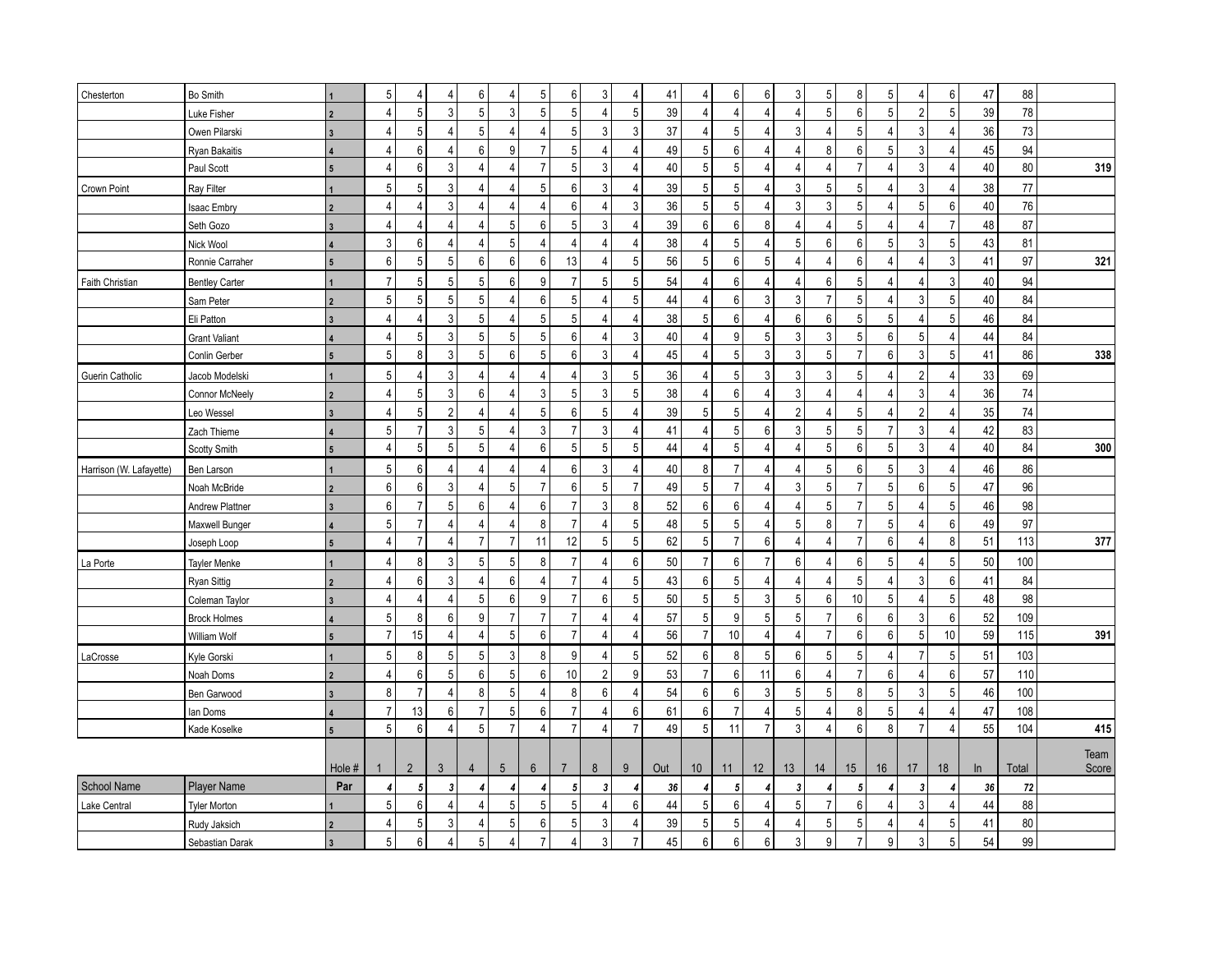|                    | Lucca Darak           |                          | 5 <sup>1</sup>  | 6              | 3              | 6                | 4                     | $\overline{4}$ | $\overline{7}$ | 3              | $\sqrt{5}$       | 43  | 6                | 10             | $\overline{4}$ | 4              | 4              | 6                | 4              | $\overline{4}$            | $\overline{7}$   | 49 | 92     |       |
|--------------------|-----------------------|--------------------------|-----------------|----------------|----------------|------------------|-----------------------|----------------|----------------|----------------|------------------|-----|------------------|----------------|----------------|----------------|----------------|------------------|----------------|---------------------------|------------------|----|--------|-------|
|                    | Cole Robinson         | $\overline{5}$           | $\sqrt{5}$      | $\overline{5}$ | 8              | $\overline{5}$   | 5                     | 8              | $\overline{7}$ | 4              | $\overline{4}$   | 51  | $\overline{7}$   | 6              | $\overline{4}$ | 4              | 5              | $\boldsymbol{6}$ | $6\phantom{1}$ | $\overline{4}$            | $6 \overline{6}$ | 48 | 99     | 359   |
| Logansport         | <b>Tyler Vietti</b>   |                          | $\overline{4}$  | $\overline{4}$ | 4              | 5                | $\overline{4}$        | 5              | 5              |                | $\mathbf 5$      | 40  | $\overline{4}$   | 5              | 3              | 5              | 4              | 6                | $\overline{4}$ | 5                         | 13               | 49 | 89     |       |
|                    | Noah Lange            |                          | $\sqrt{5}$      | 5              | 5              | $\overline{4}$   | 6                     | 5              | 6              | 5 <sup>1</sup> | $\overline{5}$   | 46  | $\overline{7}$   | 6              | 6              | 3              | 5              | $\overline{4}$   | 5              | 5                         | 5                | 46 | 92     |       |
|                    | <b>Brady Blair</b>    | $\mathbf{3}$             | 5               | 8              | 6              | 6                | 6                     | 6              | 6              | 4              | 6                | 53  | $\,6\,$          | 5              | 6              | 4              | $\overline{7}$ | 8                | 6              | 3                         | 5 <sup>1</sup>   | 50 | 103    |       |
|                    | <b>Brant Higgins</b>  |                          | $\overline{7}$  | 5              | 3              | 6                | 5                     | 6              | 9              | 6              | $\overline{7}$   | 54  | $\boldsymbol{6}$ | 11             | 9              | 5              | 4              | $5\,$            | 5              | $6\phantom{1}6$           | 5 <sup>1</sup>   | 56 | 110    |       |
|                    | Caleb Crook           | $5\overline{5}$          | $5\phantom{.0}$ | 8              | $\overline{4}$ | 8                | $\overline{7}$        | 5              | $\overline{7}$ | 3              | 9                | 56  | $\overline{7}$   | $\overline{7}$ | 8              | 4              | 6              | $\boldsymbol{6}$ | $\overline{7}$ | 6                         | $\overline{7}$   | 58 | 114    | 394   |
| Munster            | <b>Torin Mulcahy</b>  |                          | $6\phantom{1}$  | $\overline{7}$ | 3              | 6                | $\overline{4}$        | 5              | 5              | $\mathbf{3}$   | $\overline{4}$   | 43  | $5\phantom{.0}$  | 5              | $\overline{4}$ | 4              | 5              | $\overline{7}$   | $6\phantom{1}$ | 3                         | 5 <sup>1</sup>   | 44 | 87     |       |
|                    | <b>Blake Siurek</b>   | $\overline{2}$           | 5               | $\overline{4}$ | $\Delta$       | 5                | $\overline{4}$        | 5              | 5              | 3              | $\overline{4}$   | 39  | $\boldsymbol{6}$ | $\overline{7}$ | $\mathsf{3}$   | 3              | 6              | $\boldsymbol{6}$ | $\sqrt{5}$     | 5                         | $\overline{4}$   | 45 | 84     |       |
|                    | Samuel Landmesser     | $\overline{3}$           | $\overline{7}$  | 5              | 3              | $\overline{4}$   | $\overline{4}$        | $\overline{7}$ | 6              | 3              | $\overline{4}$   | 43  | $5\phantom{.0}$  | 5              | $\overline{4}$ | $\overline{2}$ | 3              | 8                | 4              | 3                         | $\overline{7}$   | 41 | 84     |       |
|                    | Eric Stojkovich       |                          | $6\phantom{1}6$ | 8              | 3              | $\,$ 5 $\,$      | 5                     | 6              | 5              | 5              | $\overline{4}$   | 47  | 5                | 5              | 6              | 3              | 4              | 6                | 6              | 3                         | 5 <sup>1</sup>   | 43 | 90     |       |
|                    | John Linnane          | $5\phantom{.0}$          | $\sqrt{5}$      | $\overline{7}$ | $\Delta$       | $\,$ 5 $\,$      | $\overline{4}$        | $\overline{7}$ | $\overline{7}$ | 6              | $\mathbf 5$      | 50  | $\overline{7}$   | $\overline{7}$ | 5              | 4              | 5              | $\,6\,$          | 4              | $6\phantom{1}6$           | $6 \overline{6}$ | 50 | 100    | 345   |
| New Prairie        | Hunter Zdyb           |                          | 5               | $6\phantom{1}$ | 4              | 6                | $\overline{4}$        | 8              | 5              | 3              | $\mathbf 5$      | 46  | $\overline{4}$   | 5              | $\overline{4}$ | 5              | 4              | $\overline{7}$   | 5              | $\overline{4}$            | 5 <sup>1</sup>   | 43 | 89     |       |
|                    | Cole Shelton          |                          | 5               | 5              | 4              | 5                | $\boldsymbol{\Delta}$ | $\overline{7}$ | 5              |                | $\overline{4}$   | 43  | $\boldsymbol{6}$ | 5              | $\overline{4}$ | 5              | 4              | $\,6\,$          | $\sqrt{5}$     | 3                         | $\overline{4}$   | 42 | 85     |       |
|                    | Landon Farmer         |                          | 6               | 5              | 4              | 5                | 8                     | 5              | $\overline{7}$ | 4              | $\boldsymbol{6}$ | 50  | $\sqrt{5}$       | $\overline{7}$ | 6              | 4              | 5              | 8                | $\overline{7}$ | $6\phantom{1}6$           | 5                | 53 | 103    |       |
|                    | Gavin Goodman         |                          | 4               | 6              | 5              | 4                | 4                     | 6              | 8              | 3              | 5                | 45  | $\overline{7}$   | 6              | 6              | 4              | 4              | $\overline{7}$   | 6              | $\overline{4}$            | $\overline{7}$   | 51 | 96     |       |
|                    | James Henning         | 5                        | $\overline{4}$  | 6              | 5              | $\overline{7}$   | $\overline{4}$        | 6              | $\overline{4}$ | 5              | $\boldsymbol{6}$ | 47  | $6\phantom{a}$   | $\overline{5}$ | 6              | 4              | $\overline{7}$ | $5\,$            | 6              | 5                         | $6 \overline{6}$ | 50 | 97     | 367   |
| Rensselaer Central | Harrison Odle         |                          | $\overline{4}$  | 6              | 4              | 5                | 5                     | 6              | 6              |                | $\overline{4}$   | 44  | 5                | 5              | $\overline{7}$ | 3              | 5              | 6                | 3              | 5                         | 5 <sup>1</sup>   | 44 | 88     |       |
|                    | Zach Geleott          | $\overline{\phantom{a}}$ | 5               | 5              | 3              | 5                | $\overline{4}$        | 6              | 6              | $\overline{7}$ | $\overline{4}$   | 45  | $\overline{4}$   | $\overline{4}$ | $\overline{7}$ | 4              | 5              | 5                | 5              | 6                         | 5 <sup>1</sup>   | 45 | 90     |       |
|                    | Zach Hillan           |                          | $\overline{4}$  | 5              | 3              | $\overline{7}$   | 5                     | 8              | 5              | 5              | $\overline{5}$   | 47  | $\overline{5}$   | 6              | $\overline{4}$ | 3              | 5              | 8                | $\overline{4}$ | $\overline{4}$            | 6                | 45 | 92     |       |
|                    | Ky Risner             |                          | 5               | $6\phantom{1}$ | 5              | 4                | 4                     | 6              | 5              | 4              | $\overline{7}$   | 46  | $\sqrt{5}$       | 5              | $\overline{4}$ | $\overline{7}$ | 4              | $\overline{7}$   | 5              | $\overline{4}$            | 5 <sup>1</sup>   | 46 | 92     |       |
|                    | <b>Wrigley Porter</b> |                          | 8               | 11             | 4              | 6                | $\overline{7}$        | $\overline{7}$ | 6              |                | $\overline{5}$   | 58  | $\boldsymbol{6}$ | 6              | $\overline{7}$ | 4              | 5              | $\overline{7}$   | 8              | 6                         | 5 <sup>1</sup>   | 54 | 112    | 362   |
| <b>Twin Lakes</b>  | Jamison Ously         |                          | 5               | 5              | 5              | 5                | $\overline{4}$        | 6              | 5              | 3              | $\overline{4}$   | 42  | $\overline{4}$   | 5              | $\overline{4}$ | 3              | 4              | $\overline{4}$   | 4              | $\overline{4}$            | 5                | 37 | 79     |       |
|                    | Leo Dellinger         | $\overline{\phantom{a}}$ | 6               | $\overline{4}$ | 4              | 4                | 4                     | $\overline{4}$ | 8              | 3              | $\overline{7}$   | 44  | 5                | $\overline{4}$ | $\overline{4}$ | 3              | 3              | 6                | 4              | 3                         | 5 <sup>1</sup>   | 37 | 81     |       |
|                    | Nick Alexander        |                          | 9               | 5              | 4              | 5                | $\boldsymbol{\Delta}$ | 6              | 5              | 5              | $\overline{5}$   | 48  | $\overline{4}$   | 8              | $\overline{4}$ | 3              | 4              | $\boldsymbol{6}$ | 5              | 3                         | 5 <sup>1</sup>   | 42 | 90     |       |
|                    | Hayden Hubbard        |                          | $\overline{7}$  | 5              | 5              | 6                | 4                     | 5              | 5              | 4              | $\overline{5}$   | 46  | $\overline{7}$   | $\overline{7}$ | 6              | 4              | 4              | 6                | 4              | $\overline{4}$            | $6 \overline{6}$ | 48 | 94     |       |
|                    | Kyle Kyser            | $5\phantom{.0}$          | 8               | $\overline{7}$ | 6              | 4                | 5                     | 6              | 6              | 5 <sup>1</sup> | $\overline{4}$   | 51  | 8                | 5              | $\overline{4}$ | $\overline{7}$ | 5              | 8                | 6              | 5                         | $6 \overline{6}$ | 54 | 105    | 344   |
| Valparaiso         | Aidan Gutierrez       |                          | 3               | $\Delta$       | 4              | 5                | $\boldsymbol{\Delta}$ | 4              | 5              | 3              | $\overline{4}$   | 36  | $\overline{4}$   | 5              | 5              | 3              | 4              | $\overline{4}$   | 3              | 3                         | $\overline{3}$   | 34 | 70     |       |
|                    | Rob Politza           | $\overline{\mathbf{z}}$  | 5               | $\overline{4}$ | 4              | 3                | 4                     | 4              | 5              | 3              | $\overline{4}$   | 36  | $\sqrt{3}$       | 5 <sup>1</sup> | $\overline{4}$ | $\overline{2}$ | 5              | $\sqrt{5}$       | 5              | 3                         | $\overline{4}$   | 36 | $72\,$ |       |
|                    | Colin Danzi           |                          | $\Delta$        | 5              | 3              | 5                | 5                     | 6              | 9              | 5              | 5                | 47  | $\overline{4}$   | 8              | $\overline{4}$ | 3              | 6              | 5                | 5              | $\overline{2}$            | 5 <sup>1</sup>   | 42 | 89     |       |
|                    | Liam Utesch           |                          | 5               | $\overline{4}$ | 4              | $\overline{7}$   | $\overline{4}$        | $\overline{7}$ | 6              | 5 <sup>1</sup> | $6\phantom{1}$   | 48  | $\sqrt{5}$       | 6              | $\sqrt{5}$     | 5              | 4              | 6                | 6              | $\overline{4}$            | 5 <sup>1</sup>   | 46 | 94     |       |
|                    | <b>Brady Hudson</b>   |                          | $\overline{5}$  | 6              | 3              | 6                | 5                     | 5              | $\overline{7}$ | 3              | $\overline{4}$   | 44  | $\overline{4}$   | 6              | $\overline{4}$ | 3              | 4              | 5                | $\overline{4}$ | $\overline{4}$            | 4                | 38 | 82     | 313   |
|                    |                       |                          |                 |                |                |                  |                       |                |                |                |                  |     |                  |                |                |                |                |                  |                |                           |                  |    |        | Team  |
|                    |                       | Hole #                   |                 | $\overline{2}$ | $\mathbf{3}$   | $\overline{4}$   | 5                     | $6\phantom{1}$ | $\overline{7}$ | 8              | 9                | Out | 10 <sup>°</sup>  | 11             | 12             | 13             | 14             | 15               | 16             | 17                        | 18               | ln | Total  | Score |
| School Name        | <b>Player Name</b>    | Par                      | 4               | 5              | 3              | $\boldsymbol{4}$ | 4                     | 4              | 5              | 3              | $\boldsymbol{4}$ | 36  | 4                | 5 <sup>1</sup> | 4              | 3              | 4              | 5                | 4              | $\boldsymbol{\mathsf{3}}$ | 4                | 36 | 72     |       |
| West Lafayette     | Grant Bauman          |                          | $\overline{4}$  | 5              | $\Delta$       | 4                | 6                     | 5              | $\overline{7}$ | 6 <sup>1</sup> | $\overline{5}$   | 46  | $\sqrt{5}$       | $\overline{5}$ | $\overline{4}$ | 4              | $\overline{4}$ | $\sqrt{5}$       | $\overline{4}$ | $\overline{2}$            | 5                | 38 | 84     |       |
|                    | Cameron Greene        | $\overline{2}$           | 6               | 8              | 4              | 5                | 5                     | 5              | 6              | 4              | $\overline{4}$   | 47  | $\overline{4}$   | 8              | $\overline{4}$ | 4              | 4              | $5\phantom{.0}$  | 4              | 5                         | $\overline{4}$   | 42 | 89     |       |
|                    | Kale Zink             | $\mathbf{3}$             | $5\phantom{.0}$ | $\overline{7}$ | Δ              | 4                | 4                     | $\overline{7}$ | 6              |                | $\boldsymbol{6}$ | 47  | 6                | 6              | $\overline{4}$ | 6              | 5              | 5                | 6              | $\overline{4}$            | 6                | 48 | 95     |       |
|                    | <b>Ben Mariner</b>    |                          | $\overline{4}$  | 6              | 3              | 4                | 5                     | 5              | 5              | 2              | $\overline{5}$   | 39  | 5                | 5 <sup>1</sup> | $\overline{4}$ | 3              | $\overline{7}$ | 6                | 4              | 6                         | 5 <sup>1</sup>   | 45 | 84     |       |
|                    | Brayden Wrede         | $5\overline{)}$          | $\overline{5}$  | 6              | $\overline{7}$ | $\overline{5}$   | $\overline{4}$        | 5              | 6              |                | $\overline{5}$   | 47  | $6\phantom{a}$   | 8              | $\overline{4}$ | 4              | 6              | $5\phantom{.0}$  | $\overline{4}$ | $\overline{4}$            | 4                | 45 | 92     | 349   |
| Westfield          | Alec Cesare           |                          | 4               | $\Delta$       | 3              | 5                | Δ                     | 5              | 5              | 3              | $\overline{A}$   | 37  | $\overline{4}$   | 5              | $\overline{4}$ | 3              | 4              | 5                | 4              | 4                         | 4                | 37 | 74     |       |